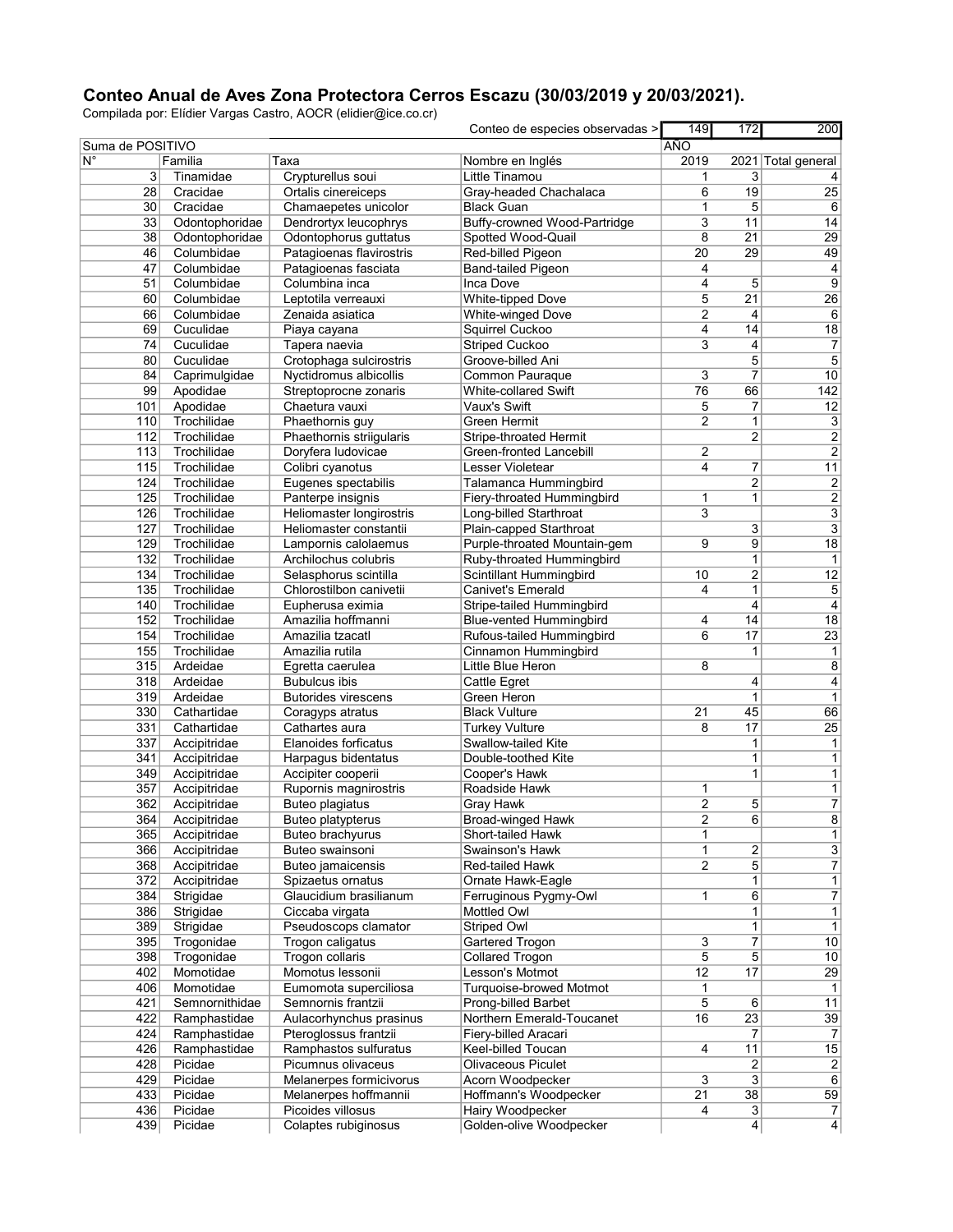| 442        | Picidae        | Dryocopus lineatus         | Lineated Woodpecker               |                         | $\overline{\mathbf{c}}$ | $\overline{2}$          |
|------------|----------------|----------------------------|-----------------------------------|-------------------------|-------------------------|-------------------------|
| 444        | Falconidae     | Herpetotheres cachinnans   | Laughing Falcon                   |                         | $\mathbf{1}$            | $\mathbf{1}$            |
| 449        | Falconidae     | Caracara cheriway          | <b>Crested Caracara</b>           | $\overline{2}$          | $\mathbf 1$             | $\overline{3}$          |
| 450        | Falconidae     | Milvago chimachima         | Yellow-headed Caracara            |                         | 5                       | $\overline{5}$          |
| 457        | Psittacidae    | Pyrrhura hoffmanni         | Sulphur-winged Parakeet           | 10                      | 16                      | $\overline{26}$         |
| 463        | Psittacidae    | Psittacara finschi         | <b>Crimson-fronted Parakeet</b>   |                         | 49                      | 49                      |
| 464        | Psittacidae    | Bolborhynchus lineola      | <b>Barred Parakeet</b>            |                         | 1                       | $\mathbf{1}$            |
| 465        | Psittacidae    | Brotogeris jugularis       | Orange-chinned Parakeet           | 8                       | 13                      | $\overline{21}$         |
| 469        | Psittacidae    | Pionus senilis             | <b>White-crowned Parrot</b>       | 2                       |                         | $\overline{2}$          |
| 476        | Thamnophilidae | Thamnophilus doliatus      | <b>Barred Antshrike</b>           | 2                       | 6                       | $\overline{8}$          |
| 501        | Rhinocryptidae | Scytalopus argentifrons    | Silvery-fronted Tapaculo          | 5                       | 6                       | 11                      |
| 508        | Furnariidae    | Sittasomus griseicapillus  | Olivaceous Woodcreeper            | $\mathbf{1}$            |                         | $\mathbf{1}$            |
| 522        | Furnariidae    | Lepidocolaptes souleyetii  | Streak-headed Woodcreeper         | 3                       | 13                      | 16                      |
| 523        | Furnariidae    | Lepidocolaptes affinis     | Spot-crowned Woodcreeper          | 5                       | 4                       | $\overline{9}$          |
| 526        | Furnariidae    | Pseudocolaptes lawrencii   | <b>Buffy Tuftedcheek</b>          |                         | $\overline{2}$          | $\overline{2}$          |
| 531        | Furnariidae    | Thripadectes rufobrunneus  | <b>Streak-breasted Treehunter</b> |                         | 1                       | $\mathbf{1}$            |
| 534        | Furnariidae    | Premnoplex brunnescens     | Spotted Barbtail                  | $\overline{2}$          |                         | $\overline{2}$          |
| 536        | Furnariidae    | Cranioleuca erythrops      | Red-faced Spinetail               | $\mathbf{1}$            | 5                       | $\overline{6}$          |
| 541        | Tyrannidae     | Camptostoma imberbe        | Northern Beardless-Tyrannulet     | 1                       |                         | $\overline{1}$          |
|            | Tyrannidae     |                            |                                   | 3                       | 5                       | $\overline{8}$          |
| 548        |                | Elaenia flavogaster        | Yellow-bellied Elaenia            |                         |                         | 49                      |
| 550        | Tyrannidae     | Elaenia frantzii           | Mountain Elaenia                  | $\overline{25}$         | 24                      |                         |
| 553        | Tyrannidae     | Mionectes oleagineus       | Ochre-bellied Flycatcher          | 1                       | 2                       | $\overline{3}$          |
| 558        | Tyrannidae     | Zimmerius parvus           | Mistletoe Tyrannulet              | $\overline{2}$          | 3                       | $\overline{5}$          |
| 561        | Tyrannidae     | Lophotriccus pileatus      | Scale-crested Pygmy-Tyrant        |                         | 1                       | $\mathbf{1}$            |
| 564        | Tyrannidae     | Todirostrum cinereum       | Common Tody-Flycatcher            |                         | $\overline{2}$          | $\overline{2}$          |
| 567        | Tyrannidae     | Tolmomyias sulphurescens   | Yellow-olive Flycatcher           |                         | 1                       | $\overline{1}$          |
| 574        | Tyrannidae     | Myiobius sulphureipygius   | Sulphur-rumped Flycatcher         |                         | 1                       | $\overline{1}$          |
| 578        | Tyrannidae     | Mitrephanes phaeocercus    | <b>Tufted Flycatcher</b>          | $\overline{\mathbf{c}}$ | $\mathbf{1}$            | $\overline{3}$          |
| 579        | Tyrannidae     | Contopus cooperi           | Olive-sided Flycatcher            | $\overline{2}$          |                         | $\overline{2}$          |
| 580        | Tyrannidae     | Contopus luqubris          | Dark Pewee                        | 2                       | 4                       | 6                       |
| 582        | Tyrannidae     | Contopus sordidulus        | Western Wood-Pewee                | 1                       |                         | $\overline{1}$          |
| 583        | Tyrannidae     | Contopus virens            | Eastern Wood-Pewee                | 2                       | $\mathbf{1}$            | $\overline{3}$          |
| 584        | Tyrannidae     | Contopus cinereus          | <b>Tropical Pewee</b>             |                         | 1                       | $\overline{1}$          |
| 585        | Tyrannidae     | Empidonax flaviventris     | Yellow-bellied Flycatcher         | 1                       | 1                       | $\overline{2}$          |
| 586        | Tyrannidae     | Empidonax virescens        | Acadian Flycatcher                |                         | $\mathbf{1}$            | $\overline{1}$          |
| 591        | Tyrannidae     | Empidonax flavescens       | Yellowish Flycatcher              | 2                       | 4                       | $\overline{6}$          |
| 593        | Tyrannidae     | Sayornis nigricans         | <b>Black Phoebe</b>               |                         | $\mathbf{1}$            | $\mathbf{1}$            |
| 597        | Tyrannidae     | Attila spadiceus           | Bright-rumped Attila              |                         | $\mathbf 1$             | $\mathbf{1}$            |
| 599        | Tyrannidae     | Myiarchus tuberculifer     | Dusky-capped Flycatcher           | $\overline{\mathbf{c}}$ | 4                       | $\overline{6}$          |
| 605        | Tyrannidae     | Pitangus sulphuratus       | <b>Great Kiskadee</b>             | 13                      | $\overline{26}$         | $\overline{39}$         |
| 606        | Tyrannidae     | Megarynchus pitangua       | Boat-billed Flycatcher            | 11                      | 28                      | 39                      |
|            |                |                            |                                   | $\overline{2}$          | 8                       |                         |
| 608<br>612 | Tyrannidae     | Myiozetetes similis        | Social Flycatcher                 |                         | 7                       | 10                      |
|            | Tyrannidae     | Myiodynastes maculatus     | <b>Streaked Flycatcher</b>        |                         |                         | $\overline{7}$          |
| 613        | Tyrannidae     | Myiodynastes luteiventris  | Sulphur-bellied Flycatcher        | 5                       | $\overline{\mathbf{c}}$ | $\overline{7}$          |
| 614        | Tyrannidae     | Legatus leucophaius        | Piratic Flycatcher                | 5                       | 9                       | 14                      |
| 615        | Tyrannidae     | Tyrannus melancholicus     | <b>Tropical Kingbird</b>          | 7                       | $\overline{21}$         | $\overline{28}$         |
| 624        | Tityridae      | Tityra semifasciata        | <b>Masked Tityra</b>              | 15                      | 16                      | 31                      |
| 625        | Tityridae      | Tityra inquisitor          | <b>Black-crowned Tityra</b>       |                         | 3                       | $\overline{3}$          |
| 626        | Tityridae      | Pachyramphus versicolor    | <b>Barred Becard</b>              | 1                       | 1                       | $\frac{2}{3}$           |
| 630        | Tityridae      | Pachyramphus aglaiae       | Rose-throated Becard              |                         | 3                       |                         |
| 640        | Pipridae       | Chiroxiphia linearis       | Long-tailed Manakin               | 4                       | 13                      | $\overline{17}$         |
| 652        | Vireonidae     | Pachysylvia decurtata      | Lesser Greenlet                   |                         | 6                       | 6                       |
| 655        | Vireonidae     | Vireo flavifrons           | Yellow-throated Vireo             | 4                       | 3                       | $\overline{7}$          |
| 656        | Vireonidae     | Vireo carmioli             | Yellow-winged Vireo               | $\overline{c}$          |                         | $\frac{2}{5}$           |
| 658        | Vireonidae     | Vireo philadelphicus       | Philadelphia Vireo                |                         | 5                       |                         |
| 660        | Vireonidae     | Vireo leucophrys           | Brown-capped Vireo                | 2                       | $\mathbf{1}$            | $\overline{\mathbf{3}}$ |
| 662        | Vireonidae     | Vireo flavoviridis         | Yellow-green Vireo                | 12                      | 17                      | $\overline{29}$         |
| 667        | Corvidae       | Psilorhinus morio          | Brown Jay                         | 23                      | 52                      | 75                      |
| 675        | Hirundinidae   | Pygochelidon cyanoleuca    | <b>Blue-and-white Swallow</b>     | 49                      | 64                      | 113                     |
| 676        | Hirundinidae   | Stelgidopteryx serripennis | Northern Rough-winged Swallow     | 10                      |                         | 10                      |
| 678        | Hirundinidae   | Riparia riparia            | <b>Bank Swallow</b>               | 5                       |                         | 5 <sup>2</sup>          |
| 679        | Hirundinidae   | Petrochelidon pyrrhonota   | <b>Cliff Swallow</b>              | 120                     |                         | 120                     |
| 681        | Hirundinidae   | Hirundo rustica            | <b>Barn Swallow</b>               | 4                       |                         | 4                       |
| 684        | Troglodytidae  | Microcerculus marginatus   | Scaly-breasted Wren               | 1                       | $\overline{2}$          | $\overline{3}$          |
| 685        | Troglodytidae  | Troglodytes aedon          | House Wren                        | 28                      | 46                      | $\overline{74}$         |
|            |                |                            | Ochraceous Wren                   |                         |                         |                         |
| 686        | Troglodytidae  | Troglodytes ochraceus      |                                   | 3                       | 6                       | 9<br>50                 |
| 690        | Troglodytidae  | Campylorhynchus rufinucha  | Rufous-naped Wren                 | 21                      | 29                      |                         |
| 692        | Troglodytidae  | Pheugopedius rutilus       | Rufous-breasted Wren              | 6                       | 11                      | 17                      |
| 695        | Troglodytidae  | Thryophilus rufalbus       | Rufous-and-white Wren             | 1                       | 15                      | 16                      |